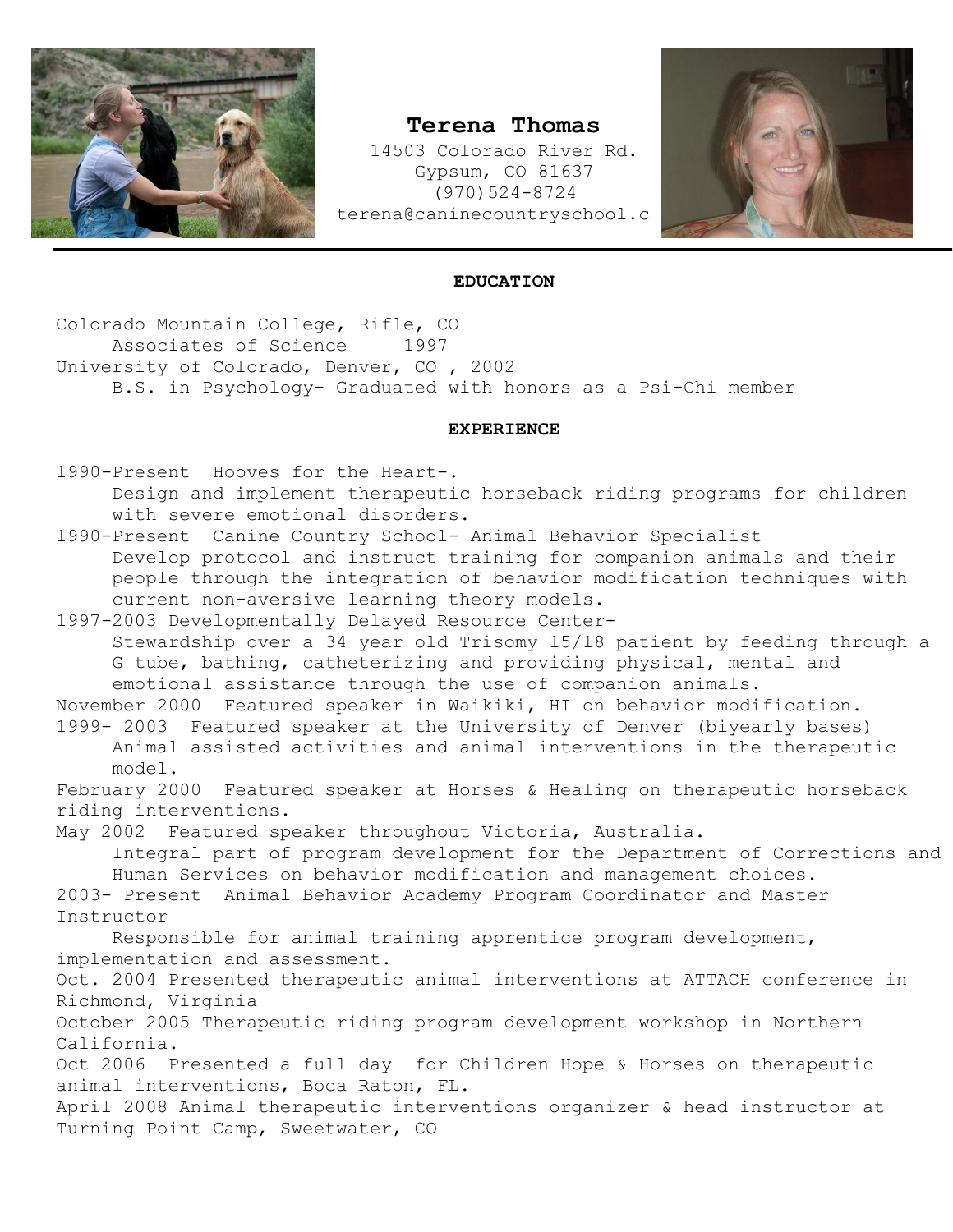May 2009 Animal therapeutic interventions organizer & head instructor at Turning Point Camp, Sweetwater, CO April 2010 Animal therapeutic interventions organizer & head instructor at Turning Point Camp, Sweetwater, CO

## **PROFESSIONAL AFFILIATIONS/ ACCOMPLISHMENTS**

1988 **Present Active member and volunteer with the AKC** Roaring Fork Kennel Club 1990 Colorado State Fair Grand Champion Dog Obedience Team 1990-1991 Garfield County Fair and Rodeo Queen 1991 Colorado State Fair Grand Champion Dairy Goat and Dairy Goat Showman 1993 Colorado State fair Grand Champion Trail Horse 1994-Present Judge Obedience, Showmanship, Agility and Rally annually for at least three counties within the merion for their county fair or fun matches. 1998- Present Subscriber to Animal Wellness, Whole Dog Journal, Dog Watch, Whole Horse Journal and Equus 1998- Present APDT Professional Member # **71904** 1999 With the backing of the University of Colorado, designed and conducted an experiment in self- esteem development through the use of therapeutic horseback riding. 2000 Psi Chi Member (Psychology Honors Association) 2000- Present Certified Professional Dog Trainer- Knowledge Assessed Certificate **#1020226** 2000-2006 Board of Directors for the SAVY nonprofit foundation to Stop America's Violent Youth 2001- Present Registered riding instructor with NARHA # **39679**. 2001- 2010 Member of Equine Facilitated Mental Health Assoc 2001 Authored the biography, Dandelion on My Pillow, Butcher Knife Beneath 2001 Chairman of Grant Committee for SAVY, Inc. 2002- Present Volunteer with Colorado Animal Rescue: training out or assessing extreme behavior in dogs 2003 Authored the riding program, It's Not Just Horsin' Around With Defiant Kids 2003 Awarded the WIRED award from the Small Business Development Center (Willpower, Initiative, Resolve, Enthusiasm, Determination) 2002-Present Served on board of directors of the Roaring Fork Kennel Club 2003 – Present American Red Cross Instructor Certification with Pet CPR & First Aid endorsement 2004- Present Chairperson for Hospitality of annual AKC dog show 2005 – 2010 Eagle County Dog 4-h Leader & county fair superintendent 2005- Present Volunteer with the Rifle Shelter: training out or assessing extreme behavior in some dogs